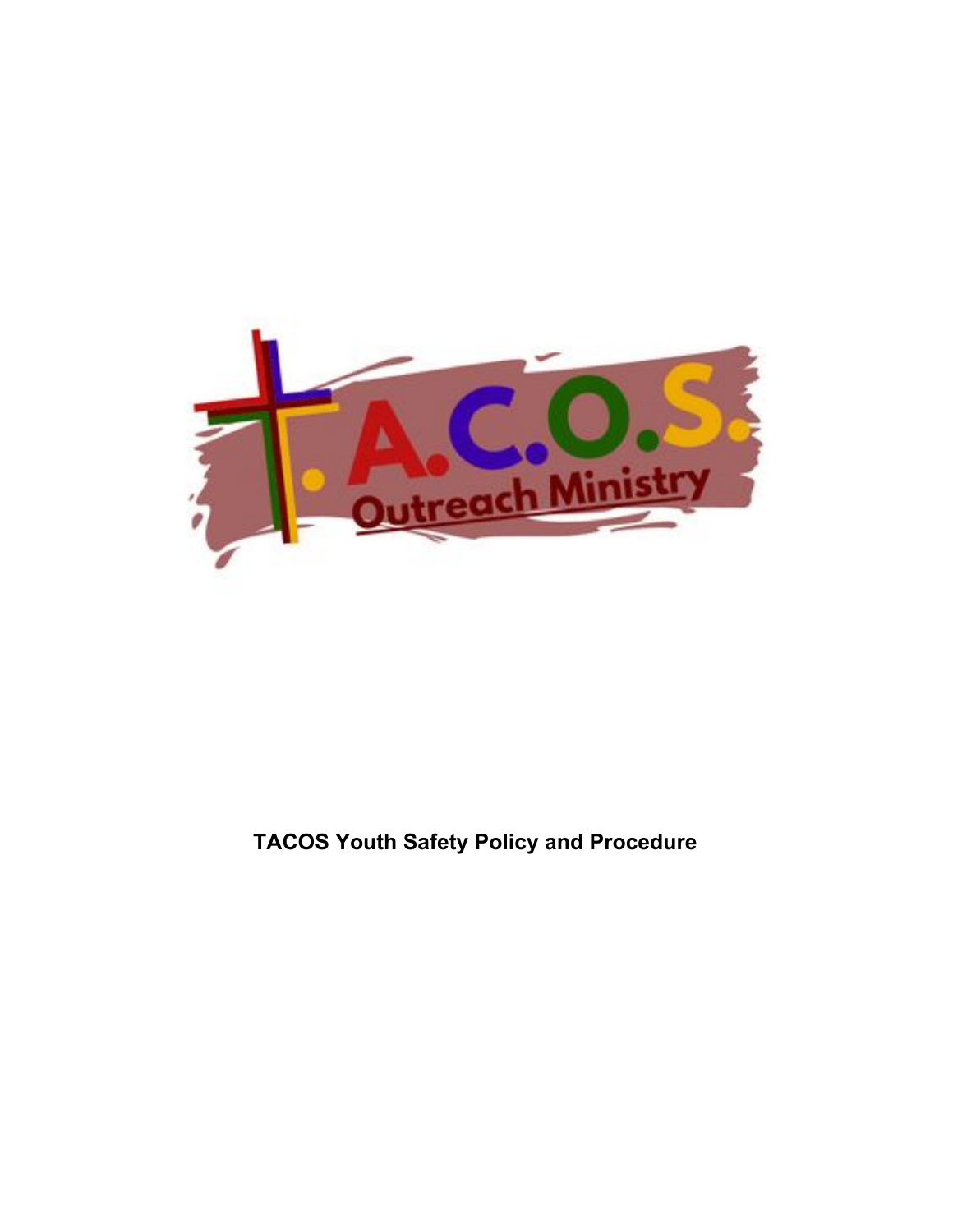# **TACOS Youth Safety Policy and Procedure**

TACOS- A middle school and high school outreach ministry program for all youth in the area that seeks to engender resilience in teens by equipping them to grow in and rely on their faith to better handle social issues.

Target Audience: Teens and families in the Sussex surrounding area. Church connection with CCOS

TACOS will strive to:

- Lead teens to grow in their faith
- Lead teens to learn and experience the connection of faith and service and caring for others
- Lead teens to integrate faith as a centrally defining principle of their lives that impacts their internal and external lives

## **Introduction**

TACOS is an outreach ministry program that branches off of the Cooperating Churches of Sussex. TACOS offers a unique setting for teens to learn and grow in their faith through understanding the impact they can make through service in the community and actively acting on their faith.

All individuals are welcome to join and participate in TACOS. This program strives to ensure that every child knows that they are loved and are blessed by God to go and be the hands and feet of Christ in, not only this community, but the world.

## **Purpose**

To help protect youth while participating in TACOS, this safety policy has been adopted. It is important that all TACOS paid staff, leaders, and volunteers understand and implement these guidelines to help prevent any harm towards youth in the program.

These procedures are designed to:

- 1. Provide a safe and secure environment for youth, adults, volunteers, visitors and staff.
- 2. Assist TACOS in evaluating a person's suitability to supervise, oversee, and/or exert control over the activities of children and youth.
- 3. Satisfy the concerns of parents/guardians and staff members with procedural steps.
- 4. Provide a system to appropriately respond to alleged victims of harmful acts and their families, as well as the alleged perpetrator
- 5. Reduce the possibility of false accusations made against volunteer and paid staff.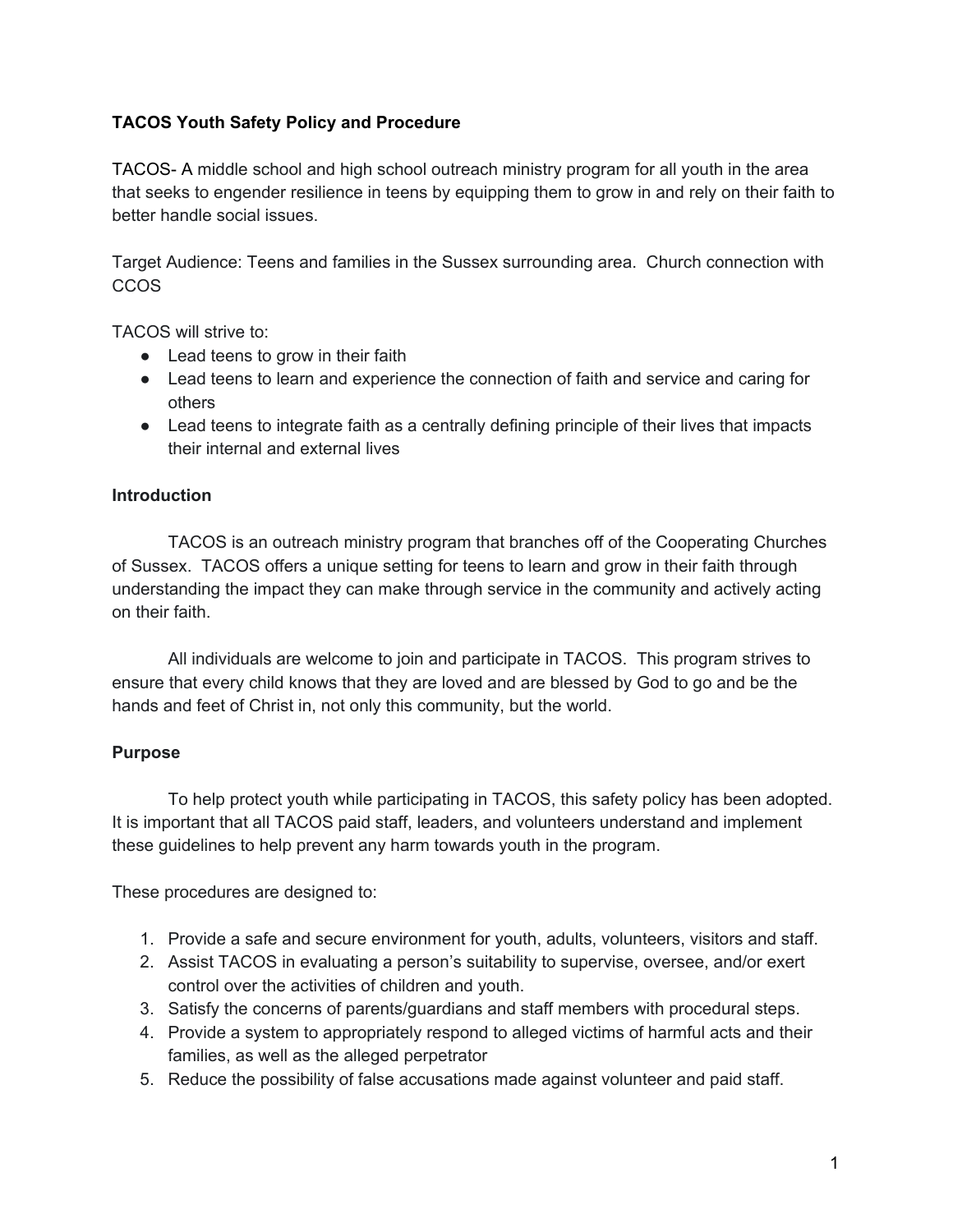# **Personal Conduct**

- Excessive displays of affection and/or inappropriate discussion during TACOS programming is prohibited.
- Personal/inappropriate relationships with youth are not allowed, and can be considered under the law a form of sexual abuse.
- Never engage in physical discipline of a minor. Leaders and volunteers shall not abuse minors in any way.
- Use or possession of tobacco products is not permitted.
- Use or possession of alcohol products is not permitted. Blood alcohol levels over .00 during TACOS programming is not permitted. Consumption of alcohol beverages by underage individuals and/or youth is grounds for dismissal from TACOS.
- Use or possession of illegal drugs is not permitted. Reasonable suspicion of possession or use of illicit drugs can result in an investigation by appropriate legal authorities.
- Volunteers and leaders are not to engage in unwitnessed, individual consultation with youth during TACOS programming.
- Use or possession of weapons or other dangerous materials is prohibited.
- All volunteers and leaders are expected to uphold these policies and to conduct themselves at all times, including personal time, on and off site as ambassadors of the ministry of TACOS.
- All volunteers and leaders will work to create a safe environment that focuses primarily on the youth's needs and interests rather than on other staff or themselves, speak and listen to youth in a manner that reflects a respect for each individual, including those with different backgrounds and abilities, create and support an environment that provides emotional safety, and guide group behavior in a developmentally appropriate manner.

# **Supervision Procedures**

Unless an extenuating circumstance exists, TACOS:

- 1. Will screen all leaders and volunteers and approve those individuals in advance of TACOS programming.
- 2. Will have selected volunteers and leaders that will monitor facilities during events/activities involving minors. Also minors will be released only to a parent or guardian unless prior arrangements have been made. Verification through contact with a parent or guardian will be required under circumstances in which arrangements were not noted before the time of release.
- 3. Utilize a sign-in and sign-out sheet for TACOS programming indicating name and time of arrival and departure as well as a parent or guardian signature.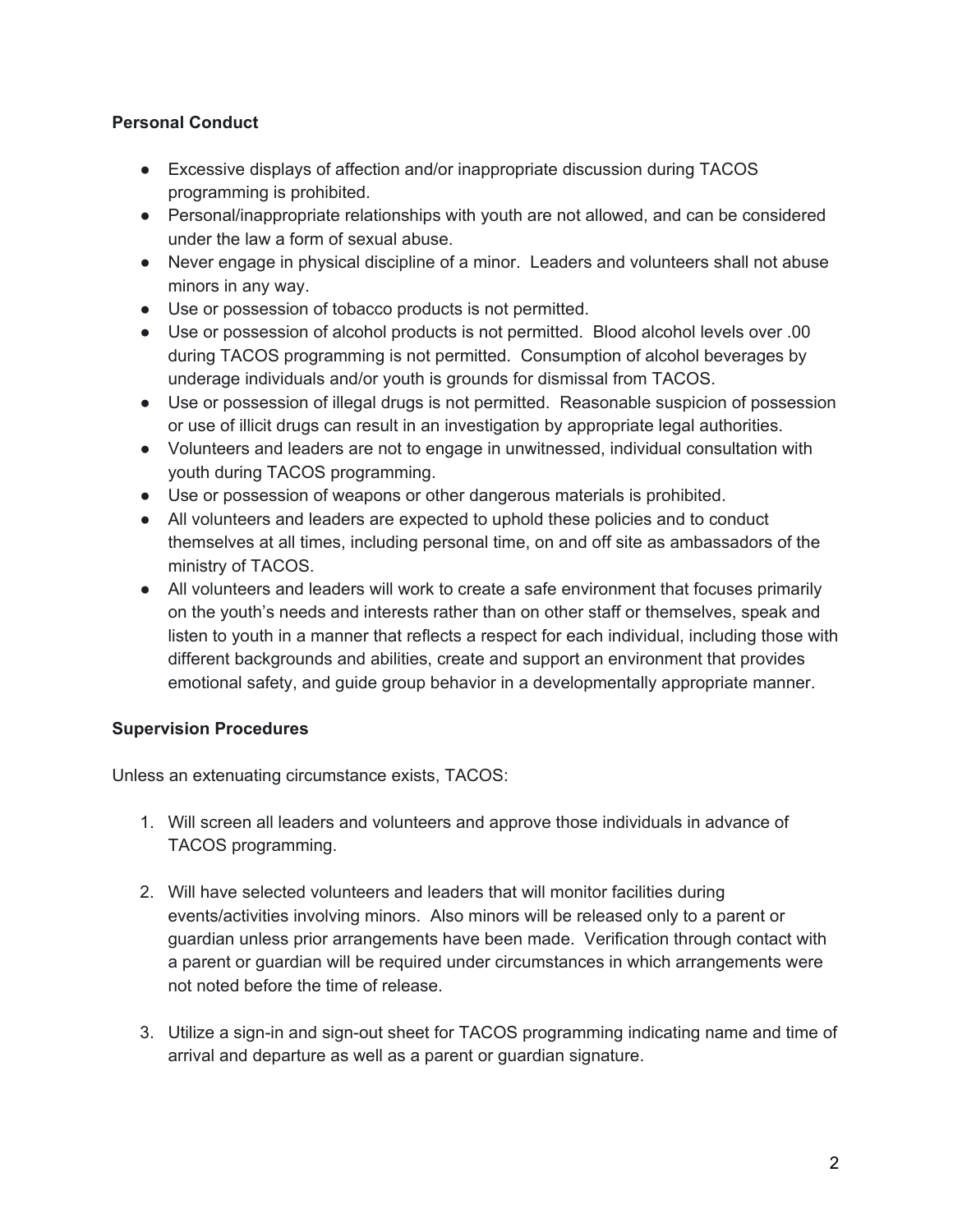- 4. Watch surrounding areas upon arrival and departure times, including entrances, specifically Templeton Middle School walkway, to make sure youth arrive safely to TACOS. A leader or volunteer may be present and directing youth in the case of suspicious activity in surrounding areas upon arrival and departure times.
- 5. Bathroom Policy
	- Volunteers or leaders must not be alone with children in a closed stall.
	- Will require that young children be accompanied to the restroom and the volunteer or leader wait outside the restroom to escort the child back to the activity. Whenever possible, the escort will be the same sex as the minor.
	- For TACOS youth, children may be excused to use the restroom unattended.
- 6. Short of Staff Policy/ Two Adult Rule
	- Volunteers who will be unable to serve on a particular day must notify the TACOS Director and/or other volunteers in advance of the absence.
	- If only one volunteer or leader is present, due to an unexpected absence of another volunteer or leader, the volunteer leader must promptly notify the TACOS Director or other leaders who will help monitor programming with unannounced visits.
	- At least two leaders or volunteers must be present at all times.
	- Speaking with youth one on one should be in a public/group setting, and not in private, where the leader or volunteer is in sight of other people.
	- Supervision will increase as the larger group increases in participants of TACOS.
- 7. Guidelines for Physical Touch
	- Appropriate physical touch is done only in group settings
	- Any physical contact between youth and a leader or volunteer that would provide or is intended to provide any form of sexual gratification is strictly prohibited.
	- Limited physical contact such as a pat on the back, or on the head, or a handshake is permissible. Hugs are permissible within sight of others. It is strongly suggested to ask permission, however, before giving a hug. The volunteer or leader must avoid any prolonged hugs and must stop a hug immediately upon request.
		- Make certain your hugging meets the youth's needs and not your own.
	- Volunteers and leaders shall not abuse youth including but not limited to:
		- a. Physical abuse-e.g. strike, slap, spank, shake, punch
		- b. Verbal/Mental abuse-e.g. humiliate, degrade, threaten
		- c. Sexual abuse of any kind including inappropriate touching and exposure
- 8. Guidelines for Healthy Behavior Management
	- Before every activity, proper behavior will be discussed and consequences of breaking any rules will be addressed.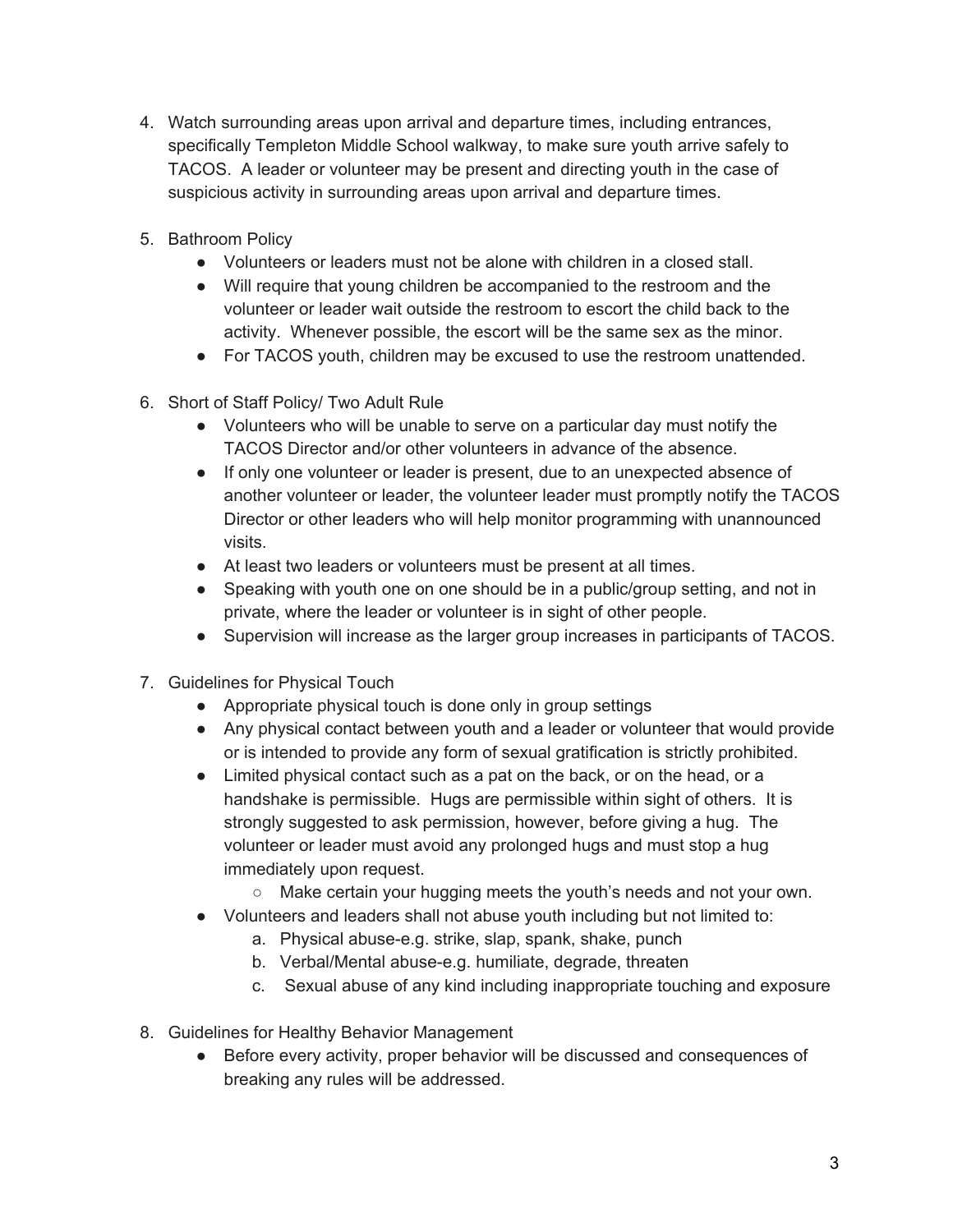- Youth who commit infractions will be sensitized to the behavior with a verbal warning from a leader or volunteer.
- Youth who are disruptive should be taken out of the activity, within sight of other people. The leader or volunteer should explain to the youth that a particular behavior is unacceptable and remind the youth that if the behavior continues, the leader or volunteer will have to remove the youth from the activity.
- If the disruptive behavior persists, the parents should be notified of the disruptiveness and may need to talk with the TACOS Director about the behavior. In addition, an accident/incident report will be completed if a staff member needs to contact a parent.
- Reporting Procedure:
	- Any violations of this policy should be reported to the TACOS Director. Additionally, any leader or volunteer that has reason to be concerned about the safety or welfare of a child is expected to bring his or her concerns to the TACOS Director immediately.
- 9. Off-site and Overnight Policy

Event off-site/overnight must satisfy the following three requirements:

- The presence of at least two approved leader or volunteers.
- Parents will be informed about the agenda of the event, the address and telephone number of the place to which the youth will be going (when applicable) and the anticipated departure and return times.
- Written parental permission including a signed medical treatment form and emergency contacts must be obtained and returned prior to the event, for overnight events or when group transportation is provided.
- If the larger group was to separate at an off-site event, youth will be able to travel in groups of three or larger.
- 10. Driving or Transporting Youth
	- All drivers must be over the age of 21, have a valid driver's license, current automobile insurance, and an updated MVR Driving History Search.
	- Vehicles used in transportation must have enough seatbelts to safely secure every person in the vehicle. The leader or volunteer must make certain that everyone is safely buckled before departure.
		- Vehicles transporting youth and leaders that do not meet this policy will not be permitted to use for transportation.
	- Leaders or volunteers who are driving must always obey all rules on the road including the established speed limit.
	- When transporting youth in groups, parents are to be informed when they are leaving, how they will be traveling, when they expect to arrive at their destination, and when they will return.
	- One leader or volunteer must be present in each vehicle.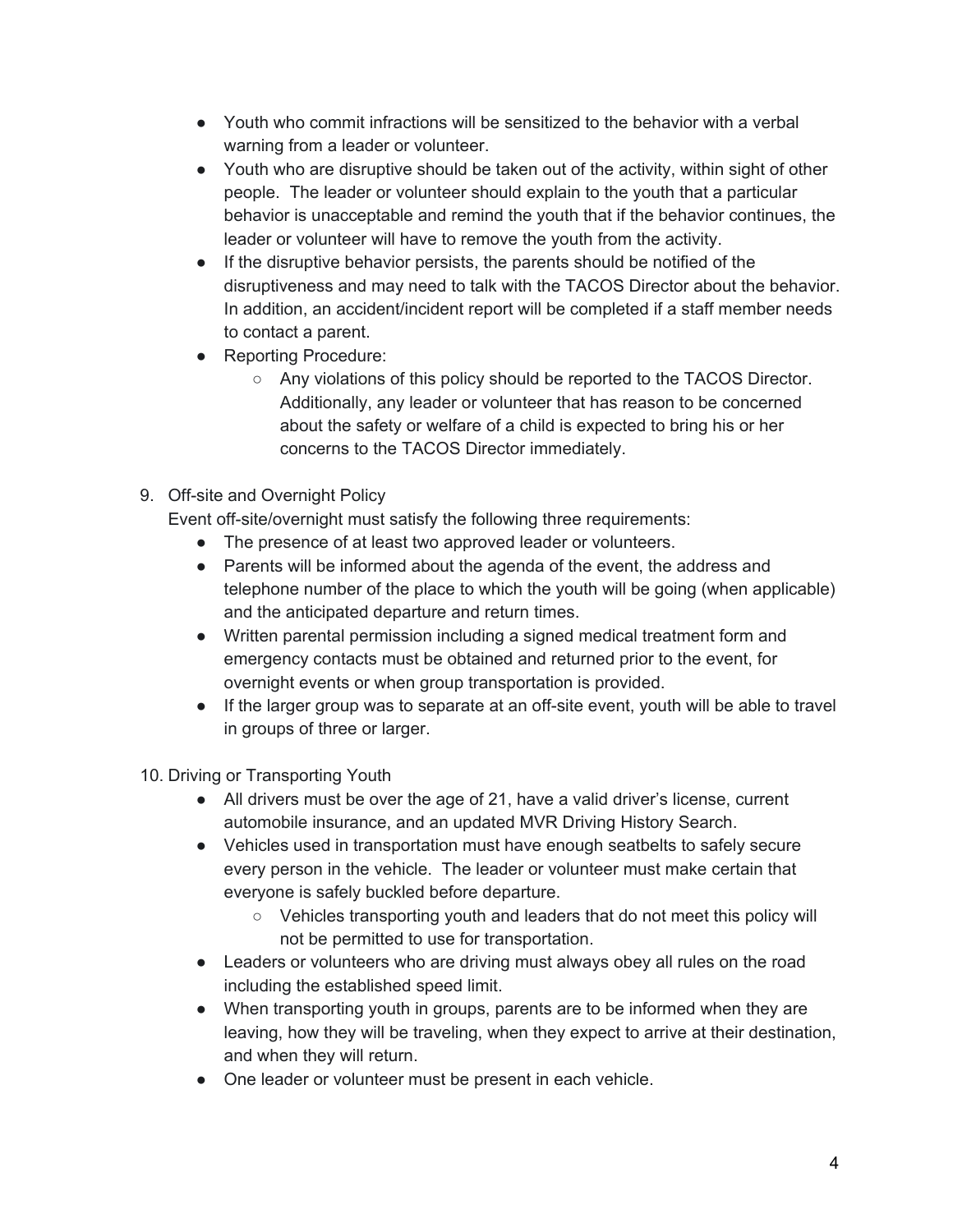## **Disqualification**

No person may be entrusted with the care and supervision of minors or may directly oversee and/or exert control or oversight over minors who has been convicted of the offenses outlined below, been on a probated sentence or received deferred adjudication for any offense outlined below, or has presently pending any criminal charges for any offense outlined below until a determination of guilt or innocence has been made, including any person who is presently on deferred adjudication. The following offenses disqualify a person from care, supervision, control, or oversight of minors:

1. Any offense against minors as defined by state law.

2. A misdemeanor or felony offense as defined by state law that is classified as sexual assault, indecency with a minor or adult, assault of a minor or adult, injury to a minor or adult, abandoning or endangering a minor, sexual performance with a minor or adult, possession or promoting child pornography, enticing a minor, bigamy, incest, drug-related offenses, or family violence.

3. A prior criminal history of an offense against minors.

## **Response to Abuse**

TACOS will respond promptly to investigate any accusation of abuse. All accusations of abuse will be taken seriously. It is important to be appropriately respectful to the needs and feelings of those who allege abuse and those who have been accused of abuse.

When an allegation is made involving abuse, the person reporting the complaint is to be told about the guidelines and the procedures to be followed. An investigation into the allegations will begin and the assistance of legal authorities may be necessary. The investigation may include:

- 1. Report the incident to the appropriate authorities in accordance with state law, if applicable.
- 2. Report the matter to COS's insurance carriers, if applicable.
- 3. Cooperate with authorities and insurance carrier.
- 4. TACOS may suspend the alleged offender while a confidential investigation is being conducted.
- 5. The TACOS Director will meet with the alleged perpetrator and notify him or her of the results of the investigation and recommendations for action.
- 6. The TACOS Director will meet with the alleged victim, along with his or her parents or guardians, and notify them of the results of the investigation and recommendations for actions.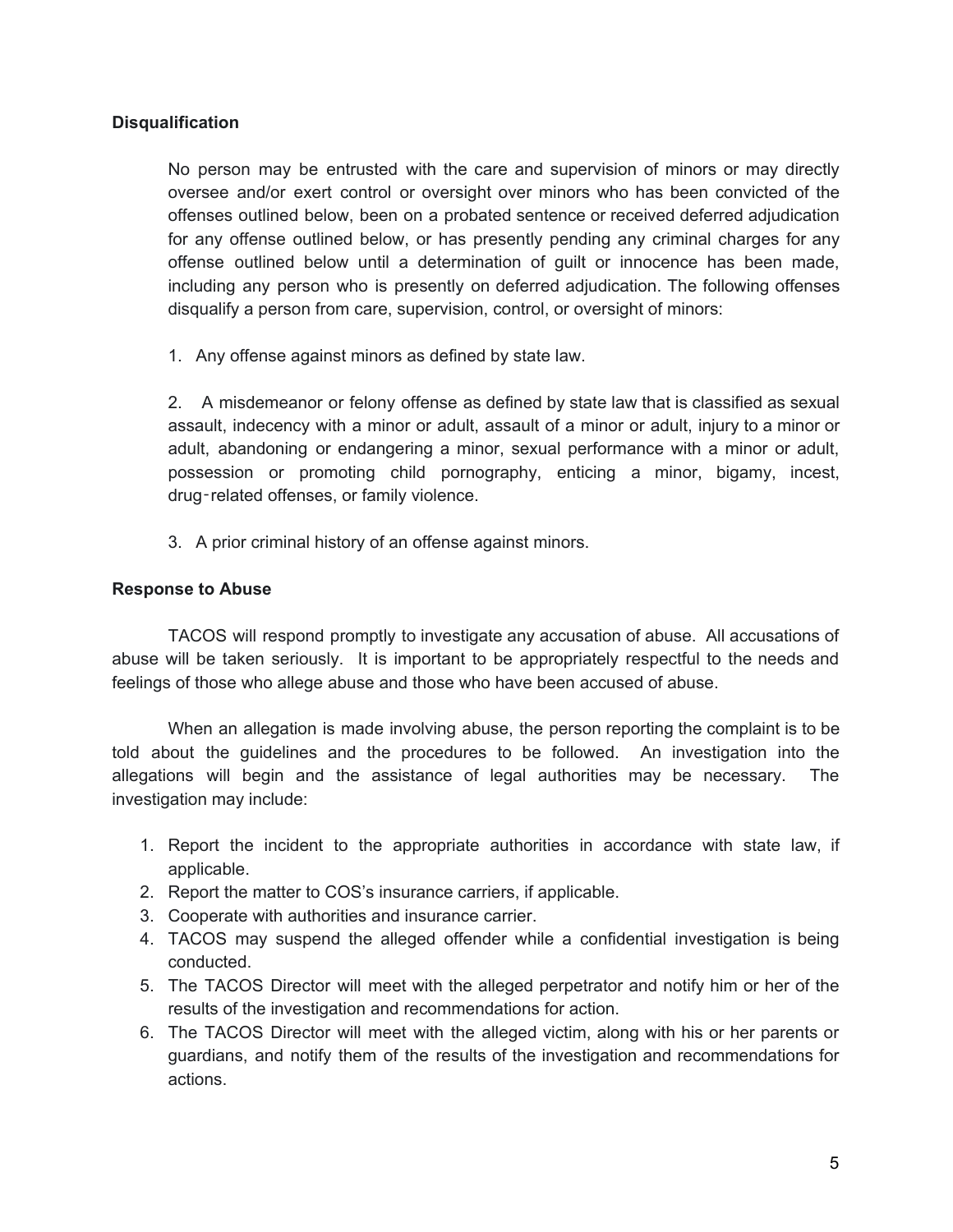#### **Response to Sexual Abuse**

TACOS will respond promptly to investigate any accusation of sexual abuse. All accusations of sexual abuse will be taken seriously. It is important to be appropriately respectful to the needs and feelings of those who allege sexual abuse and those who have been accused of sexual abuse.

When an allegation is made involving sexual abuse, the person reporting the complaint is to be told about the guidelines and the procedures to be followed. The TACOS Director or an appointed person will begin investigating the allegations and may use the assistance of legal counsel or other consultants. If the TACOS Director is the individual accused of sexual abuse, then the Director of Education and Youth Ministry will conduct the investigation. The investigation will be conducted as follows:

- 1. Report the incident to appropriate authorities in accordance with the state mandatory reporting laws.
- 2. Report the matter to COS insurance carrier.
- 3. Cooperate with authorities and the insurance carrier.
- 4. TACOS may suspend the alleged offender while a confidential investigation is being conducted.
- 5. An official of COS (and legal counsel or other consultants) will then meet with the governing body of TACOS and present a report on their investigation, which will include findings and recommendations of actions.
- 6. An official of TACOS will meet with the alleged perpetrator and notify him/her of the results of the investigation and recommendations for actions.
- 7. An official of TACOS will meet with the alleged victim, along with his/her parents or guardians, and notify them of the results of the investigation and recommendations for actions.
- 8. During the investigation, an official of TACOS shall maintain contact with the alleged victim and his/her parents or legal guardian, and inform them of the actions taken and assist them in their process of healing.
- 9. An official of TACOS (and legal counsel or other consultants) may meet with the alleged perpetrator, the alleged victim, and any others with knowledge of relevant facts.
- 10. Communicate with criminal and civil legal counsel.
- 11. Communicate with those affected by the ministry of the alleged perpetrator.
- 12. Hire a consultant or assign a spokesperson to respond to media or prepare a statement for the media if the need shall arise, subject to the approval of an attorney and or TACOS.